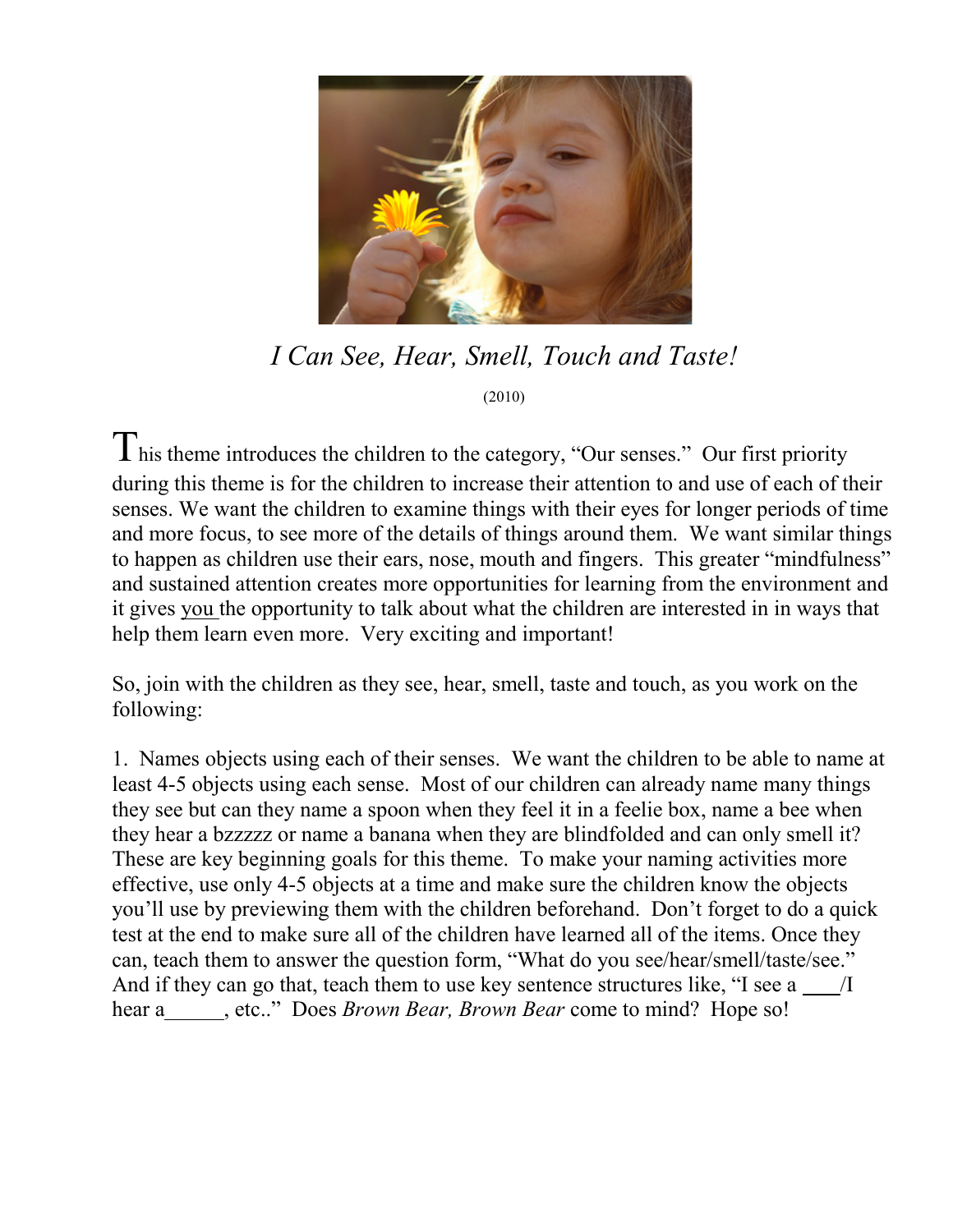2. Describes objects named using their senses. Once children are using their senses to name objects, you'll want to focus on some of the many descriptors for this theme. Thanks to the Early Childhood CARES Speech Team for their input! Here's a script that came to mind for me. What I say is in quotations and what the child might say is in the parentheses. If the child doesn't know the answer I teach via imitation and then go back to the original question when I can. If the child does know the answer, I go on to the next step (after the  $\rightarrow$ ):

"What do you see?" (tree)  $\rightarrow$  "What does that tree look like?" (tall)  $\rightarrow$  "Say a big sentence." (It looks tall/It looks really tall to me) "What do you hear?" (a mouse)  $\rightarrow$  What does the mouse sound like? (squeaky) --> " Say a big sentence." (It sounds squeaky/The mouse sounds a little squeaky) "What do you smell?" (a banana)  $\rightarrow$  "What does the banana smell like?" (good) --> "Say a big sentence." (It smells good/It smells good. I love bananas.) "What did you taste?" (sugar)  $\rightarrow$  "What does sugar taste like?" (sweet) --> "Say a big sentence." (It tastes sweet/Sugar tastes sweet and yummy.) "What do you feel?" (a pineapple)  $\rightarrow$  "What does it feel like?" (rough)  $\rightarrow$  "Say a big sentence." (It feels rough/Pineapples have very rough skin.)

The theme also provides many opportunities for our long array of learning to learn skills from: sorting/matching things you hear vs taste, finding the one you hear vs taste, filling in the blanks, ("I see with my ), naming something you hear and taste to telling about your nose and your senses. Do continue with other goals like colors for Year 1 and creating sets for Year 2 as is necessary. The new numeral for this theme is 2. By the end of this theme, our Year 2 children should be able to identify 4 and 2 and create sets of 4 and 2 items. We are excited to once again include Erin Barton's play chart. In it, she gives examples of the two kinds of play you'll want to focus on, 1) more sophisticated and imaginative play that she calls "play with pretense," (cognitive play) and 2) play that involves interaction with peers (social play).

Our PATHS connection for the theme is with Lesson 12, My Feelings. In it, you will review each of the feelings taught to date (happy, sad, scared, mad and calm) and teach the new facts: "Feelings are important" and "ALL feelings are OK." Since we can often tell how someone is feeling when we see the person's face (eyes, eyebrows, mouth), notice body language and/or hear the sound of his/her voice, it seemed particularly relevant to our current "Senses" theme. So, have fun having the children hear sad, mad, happy and scared voices and then identify the feeling!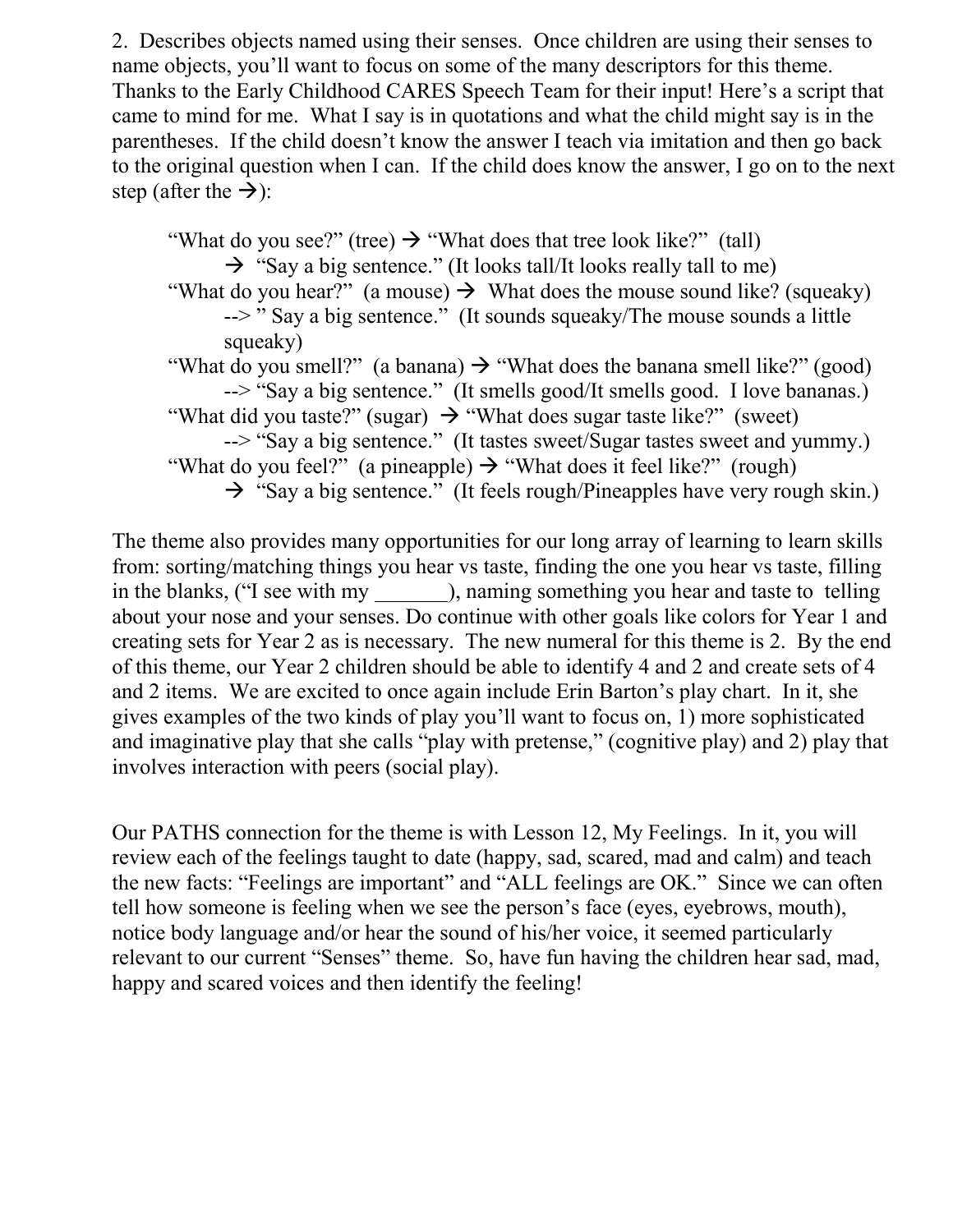

# Vocabulary

| <u>Year 1</u>                               | Something you hear                   | Rubbing, tickling                                      |  |
|---------------------------------------------|--------------------------------------|--------------------------------------------------------|--|
| Eye/eyes (discriminated with<br>nose, ears) | Something you smell                  | Sweet (smell)                                          |  |
|                                             | Something you taste                  | Strong (smell)                                         |  |
| Tongue (discriminated from<br>mouth, teeth) | Something you touch                  | Perfume                                                |  |
| Fingers (discriminated from                 | Wet                                  | Swallowing (discriminated                              |  |
| hands)                                      | Sharp                                | from chewing, biting)                                  |  |
| Hear                                        | <b>Tier 2 Vocabulary</b>             | In front of, in back of<br>(discriminated from on, in, |  |
| See                                         | <b>Your Senses</b>                   | under)                                                 |  |
| Touch                                       | Beautiful                            | Sour                                                   |  |
| Taste                                       | Wonderful                            | Sweet (taste)                                          |  |
| Smell                                       | Far away                             | Sugar                                                  |  |
| Pretty                                      | Gigantic                             | Lemon                                                  |  |
| Good (smells/tastes/feels                   | Tiny                                 | Spicy                                                  |  |
| good)                                       | $Light + color$                      | Four (give me/take four,                               |  |
| Yummy (tastes/smells good)                  | $Dark + color$                       | discriminated from one, two<br>and three)              |  |
| Yucky (smells/tastes/feels<br>yucky)        | Shiny                                | 2 (the numeral, discriminated                          |  |
| Red, blue, yellow                           | Glows                                | from $4)$                                              |  |
| Cold, hot                                   | Squeaky                              |                                                        |  |
| Loud                                        | Sneezing, coughing                   |                                                        |  |
| Rough                                       | Soft (quiet)                         |                                                        |  |
| Big, little                                 | High (sound)                         |                                                        |  |
| One, two, a lot                             | Low (sound)                          |                                                        |  |
| Same, not the same                          | Yelling, whispering                  |                                                        |  |
| Something you see                           | Smooth (discriminated from<br>rough) |                                                        |  |
|                                             | Round                                |                                                        |  |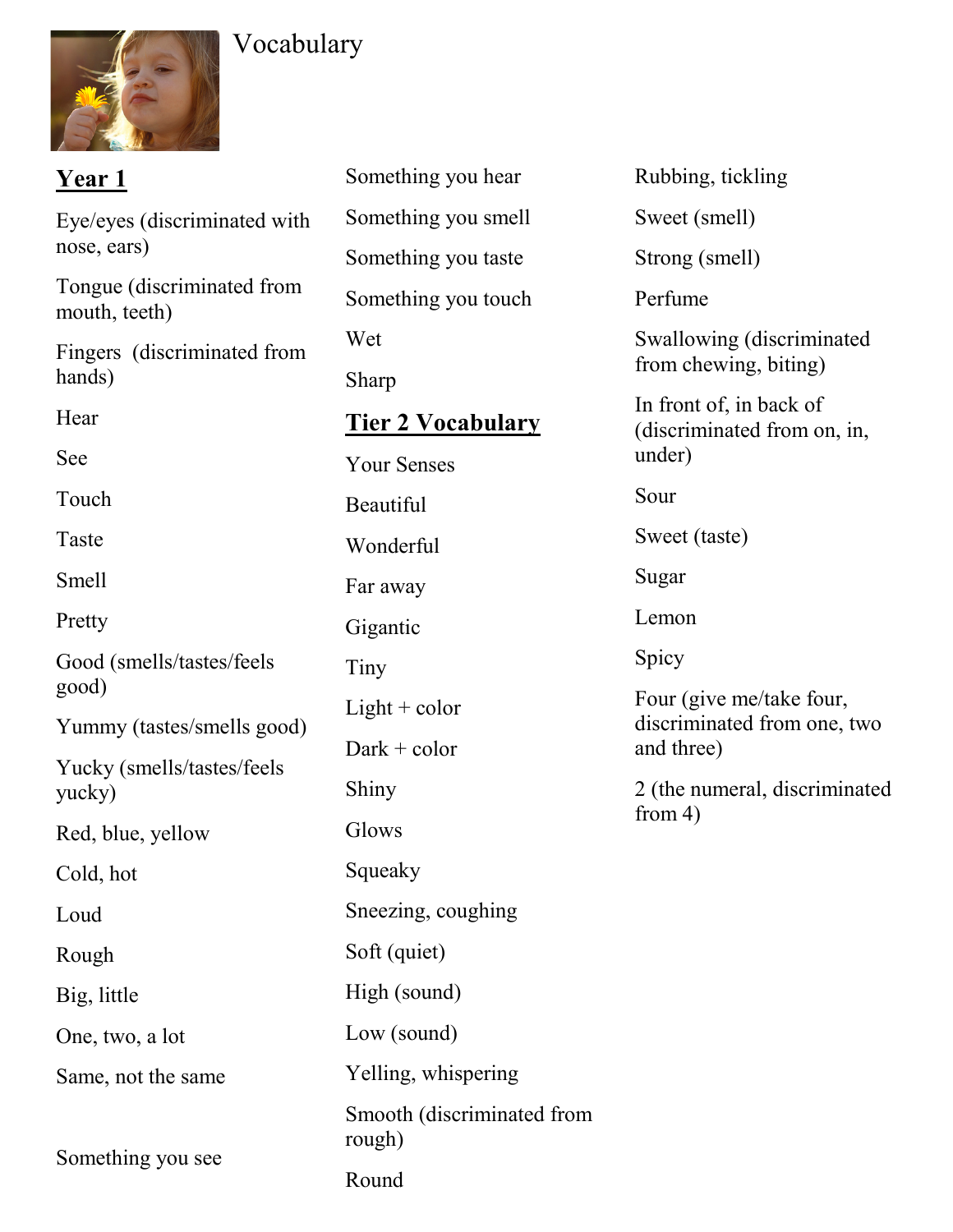

# Week 1

Fact 1: We use our bodies to do lots of things (from Body Parts)

- o Our feet help us walk, run and kick
- o Our mouth helps us eat, talk, yawn and smile
- o Our arms help us reach, rock and hug!
- o Our knees help us bend
- o Our neck helps us turn and look

Fact 2: Our eyes, our ears, our nose, our fingers and our tongue help us know about things or "sense" things.

Fact 3: We have five ways to know about things. We have five senses. Seeing. Hearing. Touching. Smelling. Tasting.

Fact 4: You see with your eyes.

# Week 2

- Fact 5: You feel with your fingers.
- Fact 6: You hear with your ears.
- Fact 7: You smell with your nose.
- Fact 8: You taste with your tongue.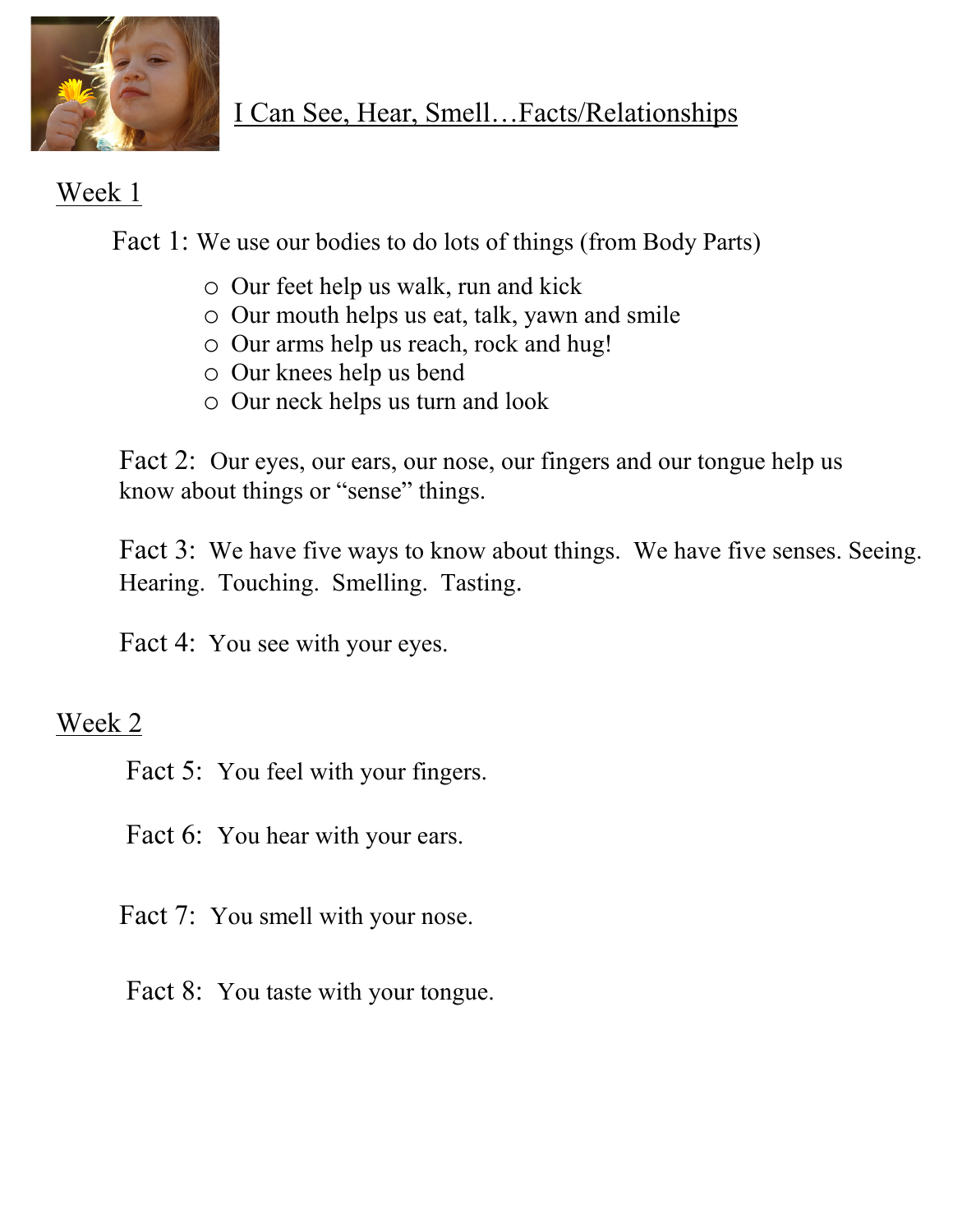

# Day-by-Day Planning Sample for *I Can See, Hear, Smell, Touch and Taste!*  WEEK 1

| Group         | Monday    | Tuesday   | Wednesday                    | Thursday                       |
|---------------|-----------|-----------|------------------------------|--------------------------------|
| Free Play     |           |           | Theme                        | Theme                          |
| Circle        | No school | No school | 1) Intro theme:              | 1) Intro theme:                |
|               |           |           | Intro Facts $1 \& 2$ -- have | Review Facts 1-3               |
|               |           |           | children touch 5 relevant    | The Senses Boogie with pix     |
|               |           |           | body parts)                  | Intro Fact 4: We see with      |
|               |           |           | Intro Fact 3: Teach using    | our eyes                       |
|               |           |           | "Sing a Song of Senses"      | (Darken room & flashlight)     |
|               |           |           | Have PROPS and pix           | Songs: I SEE a girl/boy _____  |
|               |           |           | 2) PATHS: We'll talk about   | with the on                    |
|               |           |           | our feelings this week $-$   | 2) PATHS: Review               |
|               |           |           | we've taught 5 feelings      | feelings – people have them,   |
|               |           |           | Song: All Our Feelings       | 3) Transition: Test            |
|               |           |           | 3) Transition: Test          |                                |
| Language      |           |           | 1) Review facts for the day  | Review facts for the day       |
| Group         |           |           | 2) Surprise box:             | 2) Surprise box:               |
|               |           |           | I Spy with paper towel tube  | * I Spy, the book              |
|               |           |           | 3) Manding Activity:         | 3) Manding Activity:           |
|               |           |           |                              |                                |
| Pre-Lit Group |           |           | Year 1 & 2: My Five Senses   | Year $1 \& 2$ : My Five Senses |
| Play          |           |           | Theme: Let's Make Some       | Theme: How about               |
| and PATHS     |           |           | Tea: Let's use our senses.   | lemonade? Using our            |
|               |           |           |                              | senses.                        |
| FM/Sensory    |           |           | Theme: Let's make a 5        | PATHS: a collage of            |
|               |           |           | Senses book                  | feelings                       |
| Large table   |           |           | Let's make binoculars!       | Let's go on an I SPY Walk!     |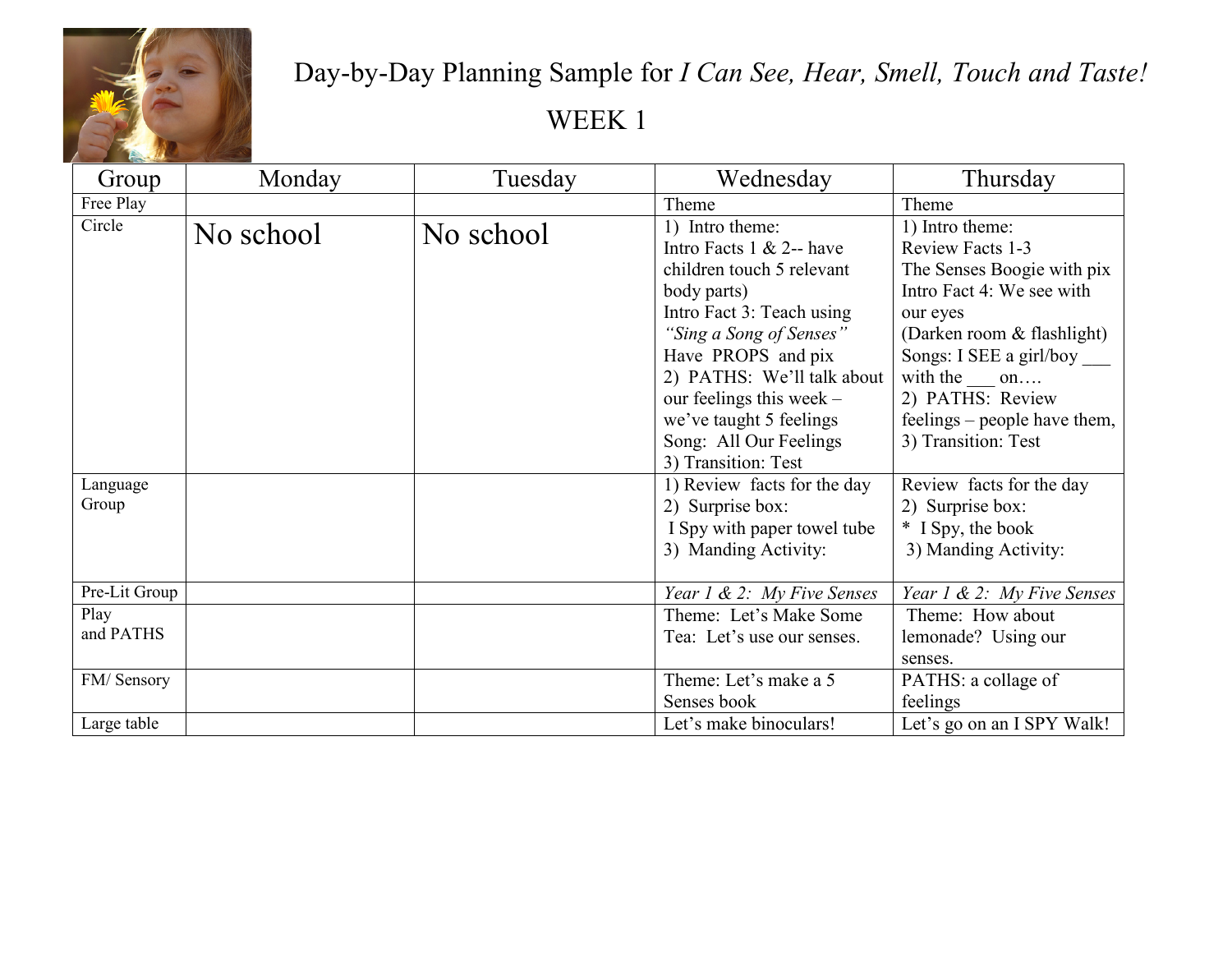

|                                                   | <b>Solitary</b>                                                                                                                                                                                                               | <b>Parallel</b>                                                                                                                                                                                                                                                                                                                          | <b>Associative</b>                                                                                                                                                                                                                                                                                                                                                                  | Cooperative                                                                                                                                                                                                                                                                   |
|---------------------------------------------------|-------------------------------------------------------------------------------------------------------------------------------------------------------------------------------------------------------------------------------|------------------------------------------------------------------------------------------------------------------------------------------------------------------------------------------------------------------------------------------------------------------------------------------------------------------------------------------|-------------------------------------------------------------------------------------------------------------------------------------------------------------------------------------------------------------------------------------------------------------------------------------------------------------------------------------------------------------------------------------|-------------------------------------------------------------------------------------------------------------------------------------------------------------------------------------------------------------------------------------------------------------------------------|
| <b>Social Play:</b>                               |                                                                                                                                                                                                                               |                                                                                                                                                                                                                                                                                                                                          |                                                                                                                                                                                                                                                                                                                                                                                     |                                                                                                                                                                                                                                                                               |
| Cognitive<br>Play:                                |                                                                                                                                                                                                                               |                                                                                                                                                                                                                                                                                                                                          |                                                                                                                                                                                                                                                                                                                                                                                     |                                                                                                                                                                                                                                                                               |
| <b>Sensory</b><br>motor                           | Banging, touching, spinning,<br>throwing any objects repeatedly.<br>The child is not near other child<br>or is not playing with the same<br>toys as children who are near.                                                    | Banging, touching, spinning,<br>throwing any objects repeatedly<br>next to another child interacting<br>with the same objects.                                                                                                                                                                                                           | Banging, touching, spinning,<br>throwing objects with another<br>child. Taking turns with the toys /<br>objects.                                                                                                                                                                                                                                                                    |                                                                                                                                                                                                                                                                               |
| <b>Relational</b>                                 | Lining up blocks, bears, cars,<br>trucks; stacking cups or blocks,<br>lining up fabrics of various<br>textures. The child is not near<br>other child or is not playing with<br>the same toys as children who<br>are near.     | Lining up cars and blocks next to<br>and at the same time as another<br>child. Stacking fabrics of various<br>textures. Talking to self.                                                                                                                                                                                                 | Lining up cars, blocks, books.<br>Taking turns with the child. Talking<br>about the colors, sounds, textures<br>with the other child.                                                                                                                                                                                                                                               | Stating a plan with another child to<br>line all blocks or cars up. Take turns<br>with the child working toward the<br>same goal of lining the cars. Talk about<br>the cars, colors, sounds, and the<br>activity.                                                             |
| <b>Functional</b>                                 | Matching smalls or sounds<br>together. Matching textures to<br>words. Matching senses to<br>appropriate body parts. The child<br>is not near other child or is not<br>playing with the same toys as<br>children who are near. | Matching senses to body parts<br>next to other children doing the<br>same things with the same puzzle<br>or objects. Matching colors,<br>textures next to other children<br>without interacting with the<br>other children.                                                                                                              | Matching smells, body parts,<br>sounds with pictures or words<br>while taking turns with other<br>children. Talking about the colors,<br>textures, body parts, and senses.                                                                                                                                                                                                          | Verbalizing a plan with at least one<br>other child to match all words with<br>body parts or senses. Talk about<br>colors, sounds, textures.<br>They give each other compliments<br>related to the tasks.                                                                     |
| <b>Functional</b><br><b>Play with</b><br>pretense | The child uses cups, spoons,<br>bowls, plastic food items to<br>create a pretend meal and talks<br>to self about the various colors,<br>tastes, smells, textures, and<br>sounds.                                              | The child uses cups, spoons,<br>bowls, plastic food items to<br>create a pretend meal and talks<br>to self about the various colors,<br>tastes, smells, textures, and<br>sounds. The child might feed the<br>meal to a doll or stuffed animal.<br>The child is next to other children<br>doing the same things with the<br>same objects. | The child uses cups, spoons, bowls,<br>plastic food items to create a<br>pretend meal and talks to self<br>about the various colors, tastes,<br>smells, textures, and sounds. The<br>child is near other children and<br>takes turns eating, or feeding a<br>stuffed animal with the other<br>children. The children share<br>objects and talk about the smells,<br>tastes, colors. | The children might verbalize a plan for<br>making dinner for the teachers or<br>dolls.<br>Children take different tasks to work<br>toward the same goal. They talk about<br>the colors, smells, and tastes.<br>They give each other compliments<br>related to the activities. |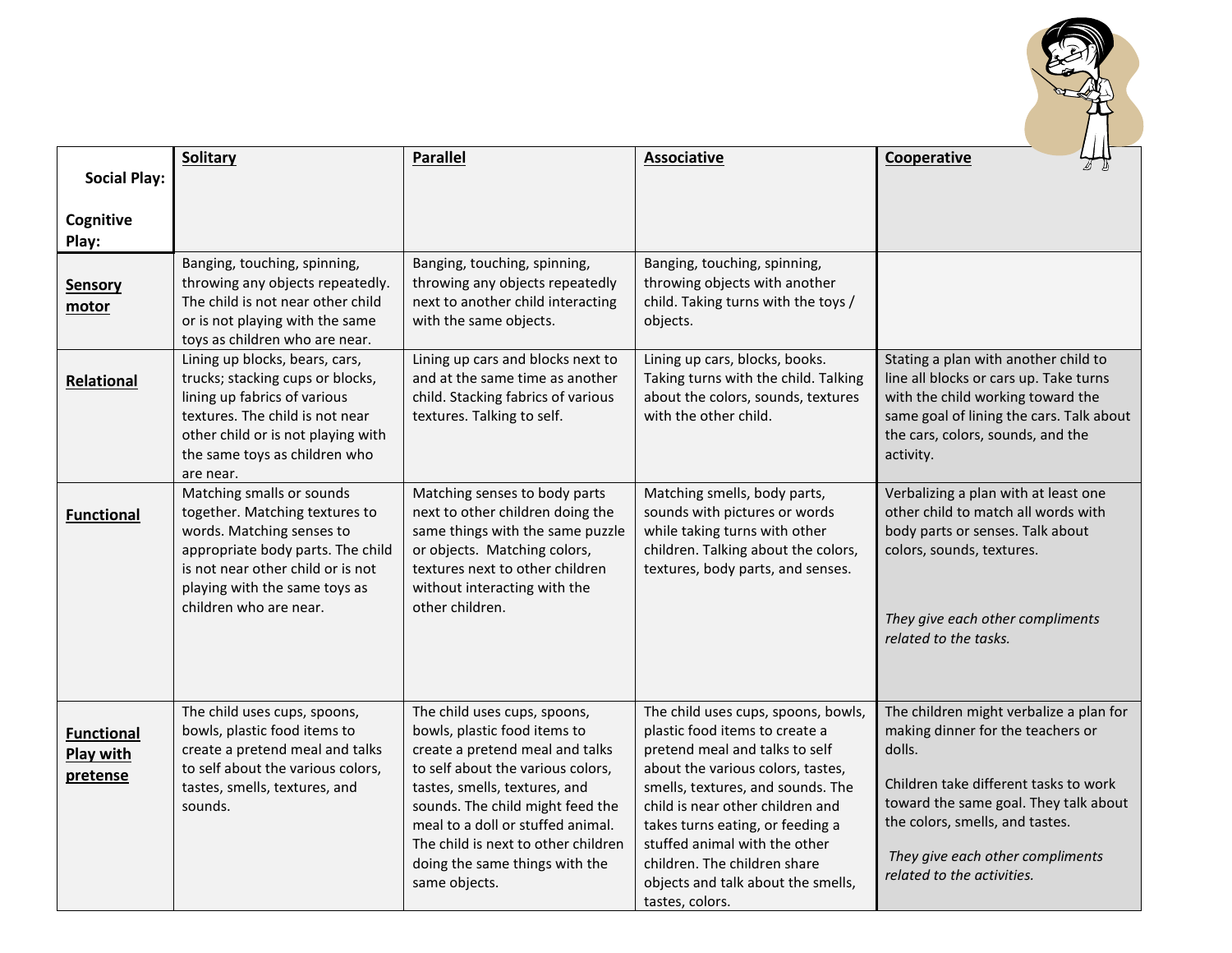| Symbolic play<br>Object<br>Substitution                                        | The child uses blocks as food<br>items that taste and smell good.<br>Or the child uses blocks or balls<br>as music instruments that make<br>songs. The child uses rolled up<br>paper to make binoculars or a<br>telescope to see something far<br>away. The child stays by herself<br>and does not interact with other<br>children while dressing dolls. | The child uses blocks as food<br>items that taste and smell good.<br>Or the child uses blocks or balls<br>as music instruments that make<br>songs. The child uses rolled up<br>paper to make binoculars or a<br>telescope to see something far<br>away. The child stays by herself<br>and does not interact with other<br>children while dressing dolls. The<br>child plays by herself next to<br>other children playing with<br>similar toys. | The child uses blocks as food items<br>that taste and smell good. Or the<br>child uses blocks or balls as music<br>instruments that make songs. The<br>child uses rolled up paper to make<br>binoculars or a telescope to see<br>something far away. The child<br>allows other children to take turns<br>with the blocks, binoculars, or<br>instruments. They talk with each<br>other about what they see, what<br>they hear, and what they smell. | The children make a plan to use<br>various blocks as musical instruments<br>to make a band. They each take tasks.<br>For example, one child uses old yogurt<br>containers as drums. Another child<br>uses plates as a tambourine. The<br>children talk about the tasks and<br>sounds. The children compliment each<br>other on the activity.                                                                    |
|--------------------------------------------------------------------------------|----------------------------------------------------------------------------------------------------------------------------------------------------------------------------------------------------------------------------------------------------------------------------------------------------------------------------------------------------------|------------------------------------------------------------------------------------------------------------------------------------------------------------------------------------------------------------------------------------------------------------------------------------------------------------------------------------------------------------------------------------------------------------------------------------------------|----------------------------------------------------------------------------------------------------------------------------------------------------------------------------------------------------------------------------------------------------------------------------------------------------------------------------------------------------------------------------------------------------------------------------------------------------|-----------------------------------------------------------------------------------------------------------------------------------------------------------------------------------------------------------------------------------------------------------------------------------------------------------------------------------------------------------------------------------------------------------------|
| <b>Symbolic play</b><br>Imagining<br>Absent<br><b>Objects</b>                  | The child pretends to use<br>binoculars, instruments, cook<br>dinner without any items<br>present. This child does this by<br>herself.                                                                                                                                                                                                                   | The child pretends to use<br>binoculars, instruments, cook<br>dinner without any items<br>present. The child does near<br>other children performing similar<br>actions.                                                                                                                                                                                                                                                                        | The child pretends to use<br>binoculars, instruments, cook<br>dinner without any items present.<br>Children do this near each other<br>and occasionally pretend to share<br>binoculars, instruments, take turns<br>making noises, feeding each other.<br>They give each other compliments<br>related to the clothes.                                                                                                                               | The children make a plan to make<br>songs in a band without any actual<br>objects. The children pretend to use<br>drums, tambourines, bells, etc.<br>without objects present. Children do<br>this with other children and assign<br>roles and tasks. They talk about what<br>they are doing and the various sounds<br>and songs they are making.<br>They give each other compliments<br>related to the clothes. |
| <b>Symbolic Play</b><br><b>Assigning</b><br><b>Absent</b><br><b>Attributes</b> | The child says doll is hungry and<br>feeds her foods that smell and<br>taste good. This child does this by<br>herself.                                                                                                                                                                                                                                   | The child says doll is hungry and<br>feeds her foods that smell and<br>taste good. This child does near<br>other children but doesn't<br>actually interact with other<br>children as part of the play.                                                                                                                                                                                                                                         | The child says doll is hungry and<br>feeds her foods that smell and<br>taste good. The child plays near<br>other children and occasionally<br>they take turns with each other.<br>They talk about how the doll was<br>hungry and the foods they are<br>making small and taste good. They<br>talk about colors and textures of<br>the foods.<br>They give each other compliments<br>related to the clothes.                                         | The children make a plan for feeding<br>the hungry dolls. The children play<br>with each other and take turns with<br>each other. They talk about how the<br>dolls were hungry. They assign tasks<br>for making various food items for the<br>dolls. They talk about the tastes,<br>smells, colors, and textures.<br>They give each other compliments<br>related to making the hot chocolate.                   |

**Year 1: Lighter shade Year 2: Darker Shade**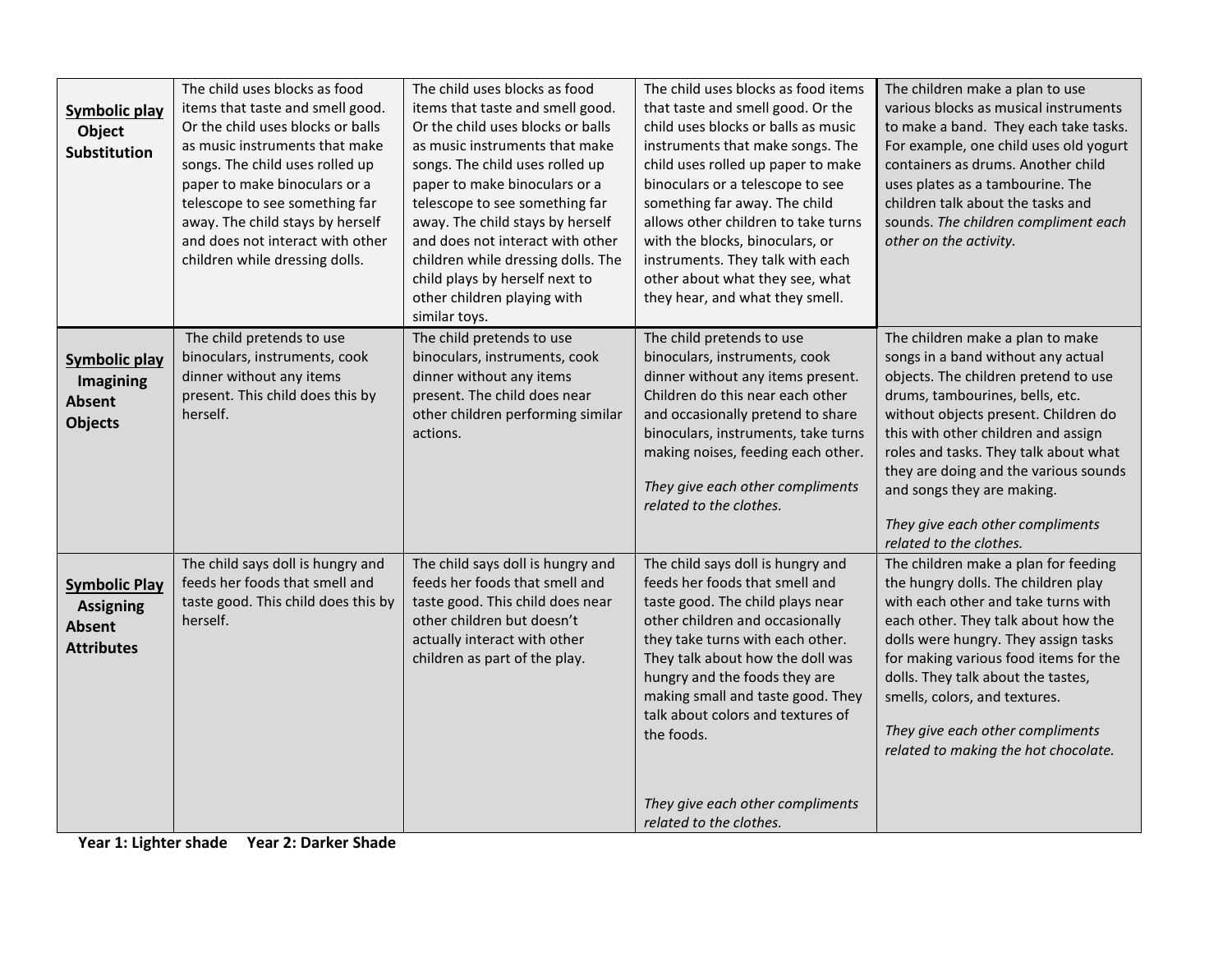

## Cognitive & Social/Emotional Play Skills

#### **Year 1 Cognitive Skills**

Engages with materials with pleasure Imitates new actions Engages in new play behaviors Engages in functional play Engages in functional play with imagination or pretense(e.g. feeds baby with spoon Sorts and matches Points to objects, pictured objects & pictured actions Points to objects on the basis of some characteristic of that object Names objects (on basis of seeing) Names objects on the basis of hearing, feeling, tasting, smelling Touches 3+ colors Rote counts to 5 Points to circle Understands "not a \_\_\_\_\_\_\_\_ "

#### **Year 1 Social/Emotional/Play Skills**

Takes turns using a timer Gives a compliment with help Parallel play Some associative play Calms in response to emotion coaching May take a break with help Points to calm in pictures Follows class rules with reminders Identifies rule icons by touching Begins to play, help and share with friends with adult praise & support Demonstrates "effortful control" a little (with help) **Year 2 Cognitive Skills** Engages with materials with pleasure Engages in new play behaviors

Engages in functional play with imagination

Engages in some symbolic play; may assign an attribute to the play materials Describes object on the basis of hearing, feeling, tasting, smelling Rote counts to 10 Touches and counts 5 objects Creates sets of from 1-4 objects Identifies the numerals 2, 4 Names pictured objects & actions Answers simple wh-and yes/no questions Sorts by category Knows most colors and a few shapes ( $\circ$ ,  $\Delta$ Answers when asked, "Name something Names category when examples are given Answers why questions (with help) Tells how items are the same/different w/help

#### **Tier 2 Social/Emotional/Play Skills**

Begins to suggest the use of a timer Gives a simple compliment when asked Associative play May engage in some beginning cooperative play (plays with goal/role) Understands that everyone has feelings May "take a break" spontaneously Names scared, mad, happy, sad, and calm in pictures, with peers and in self May name time when scared, mad, happy, sad, and calm Understands that feelings are important and that ALL feelings are OK Two exchange conversations w/ adults/peers Identifies class rules by naming Generally follows class rules Plays, helps and shares with friends w/praise Is beginning to smell the flower and blow out the candle with only some help Demonstrates some "effortful control"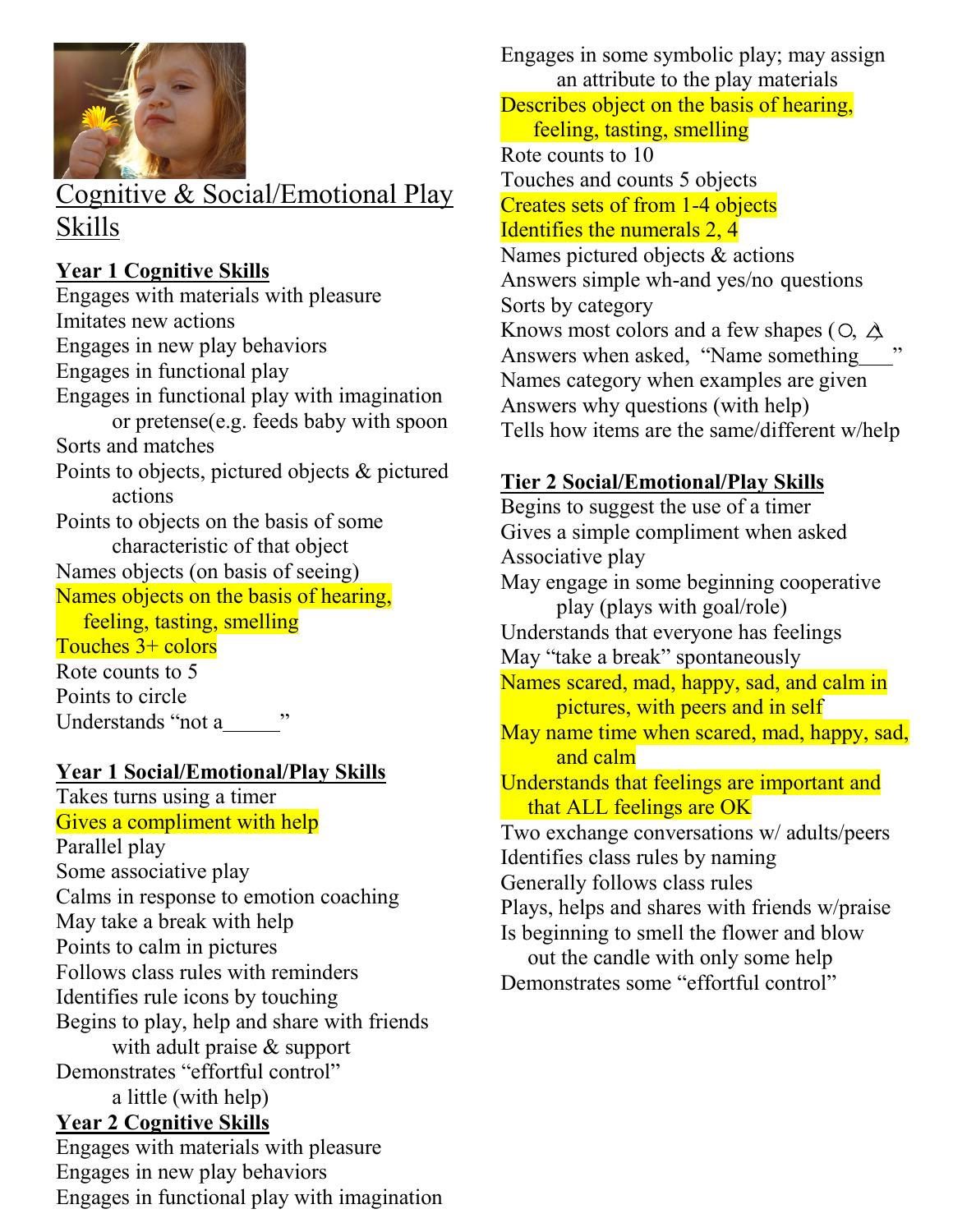

# Receptive and Expressive Language

## Year 1 Receptive Language

Follows single-step directions Follows simple group directions Follows some two step routine directions Touches 20+ objects and pictured objects Touches 10+ pictured actions Understands my vs your vs  $($   $\cdot$ s) (e.g. my coat, your coat, Ben's

coat)

## Year 1 Expressive Language

Talks frequently and spontaneously Imitates new single words Imitates some 2-3 word phrases Uses  $3+$  word to communicate, "I want that/I want to do that." Uses  $3+$  word to communicate. "I don't want that/I don't want to do that." Asks simple questions (may use inflection) May begin to use me/mine Uses 3 word sentence structures to name ("I see/hear/taste/smell/feel ")

#### Year 2 Receptive Language

Follows two step routine directions Follows simple group directions Follows two step unrelated directions Follows some three step routine directions Learns 10+ new vocabulary words during each classroom theme Understands plurals (e.g. hats vs hat) Understands his vs her

## Year 2 Expressive Language

Talks frequently and spontaneously Imitates new phrases and sentences Uses sentences to communicate, "I want that/I want to do that" and "I don't want that/I don't want to do that." Uses "ing" with action verbs Asks simple questions Asks where questions including why – may be a way to get attention Uses some plurals Begins to use his vs her correctly Uses 4+ word sentence structures to describe ("I or It feels, sounds,  $t$ astes, smells, looks  $\theta$  and 4+ word sentences for negative ("It doesn't smell, taste, sound, look feel")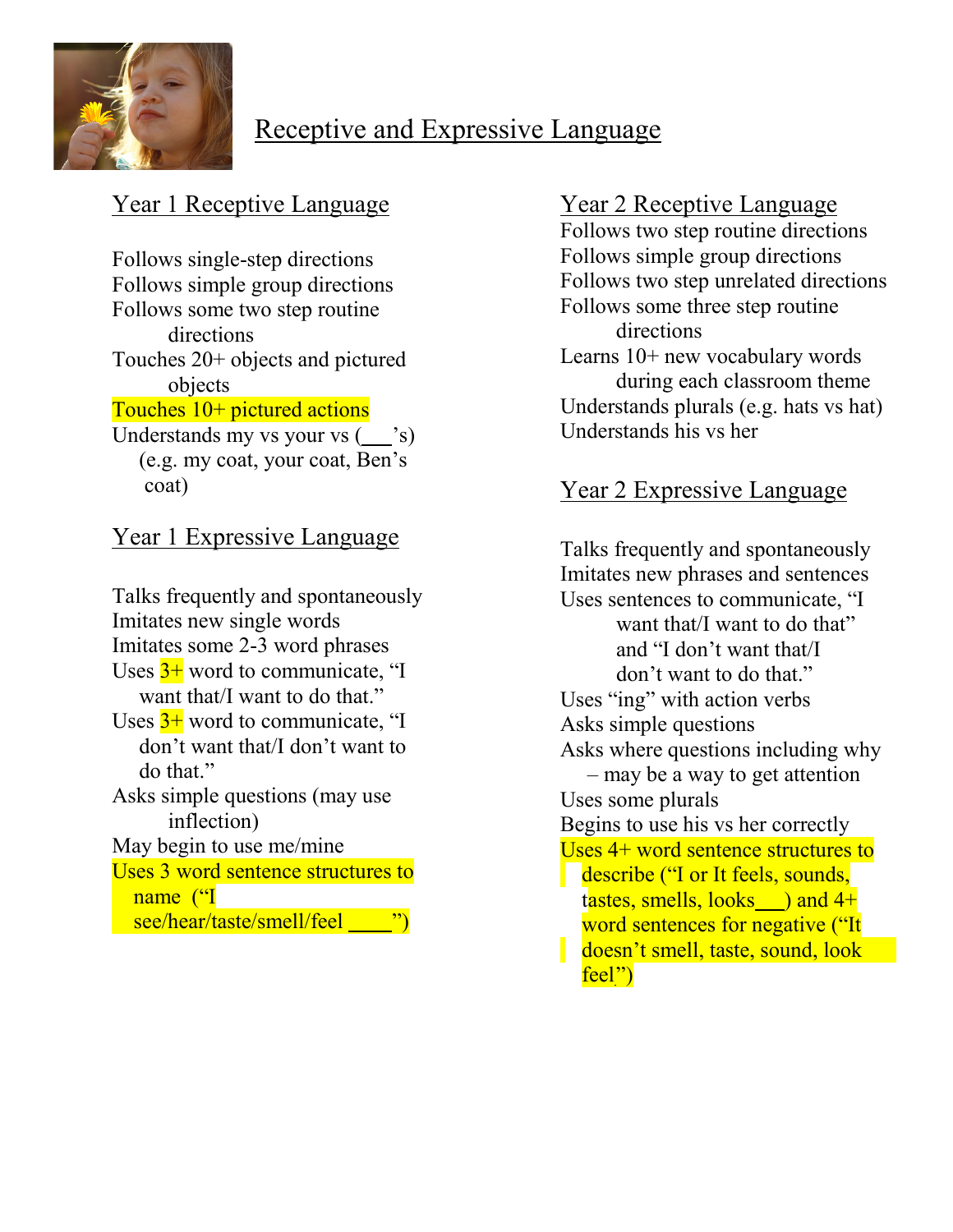

*My Five Senses* By Aliki

You just got this one with some big pictures. It's lovely. Involving the children in actions throughout will be key. So use props some of the time (a pinecone or a bar of soap to smell) and have them engage in pretend actions at others (hearing a loud siren, petting a kitty). Sounds like "play with pretense" doesn't it? And do have fun!

> *Brown Bear, Brown Bear, What Do You See* By Bill Martin Jr.



You have this classic from Valerie. There's even a lesson plan from her which we vermented. This one is perfect for teaching colors which is part of the Year 1 Curriculum. Of course, it's great for sequencing and using the sentence structure, "I see a " as well. Have children repeat that sentence throughout and as a review at the end. A must during the "seeing section" of our senses theme.

> *Polar Bear, Polar Bear, What Do You Hear* By Bill Martin Jr.





*Yummy, Yucky* By Leslie Patricelli

Though a bit on the wild side, I love these books. It's available at Borders and online. As mentioned earlier, they seem like a fun way to teach those higher order learning- to-learn skills skills like "Name something yummy" or "Sand, a mud pie, a stinky sock. They're all "(yucky things). Also, useful for teaching the sentence structure, "\_\_\_tastes yummy/yucky." In this theme, seems like a cute accompaniment when you're focused on tasting. Have at it!

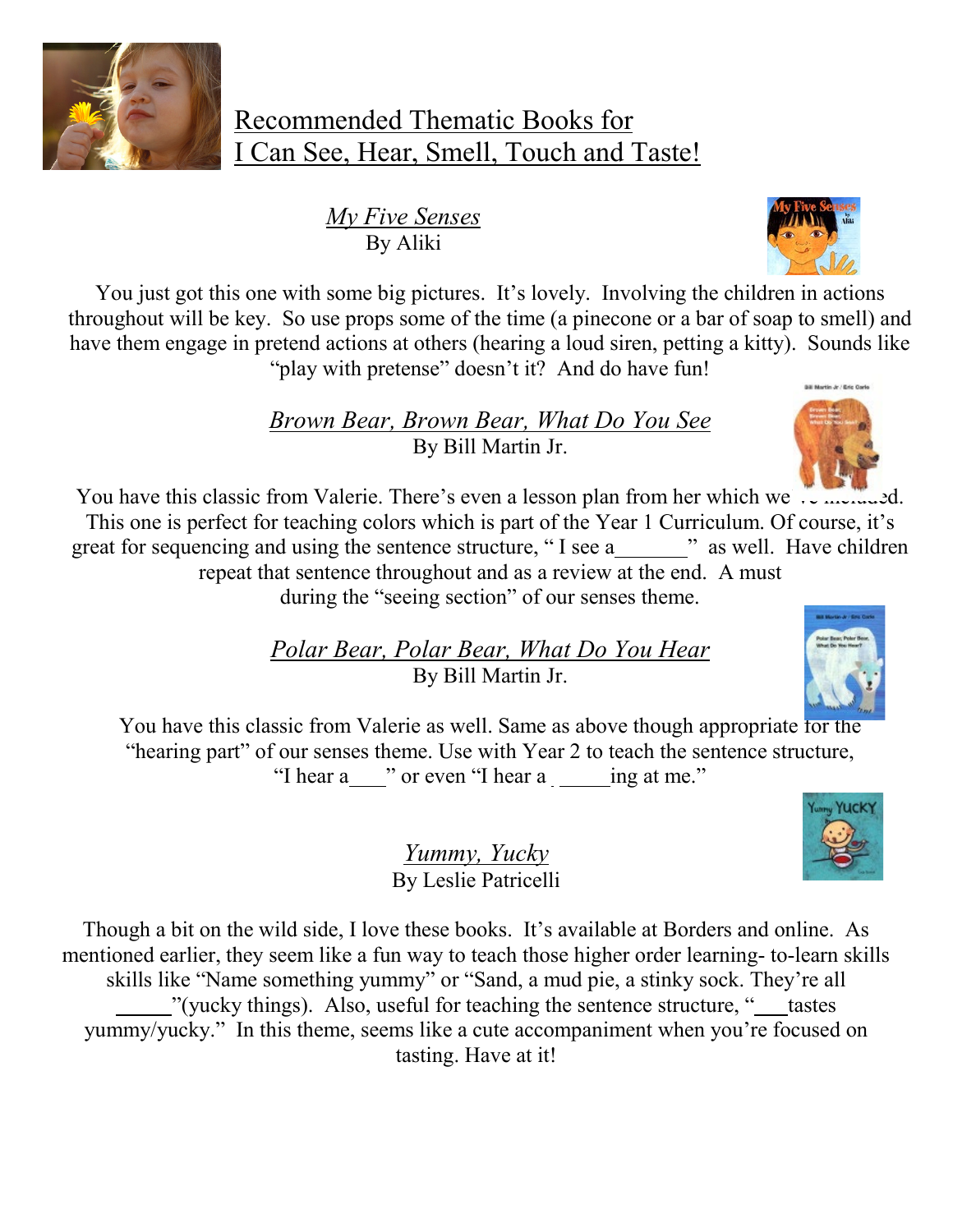## More Thematic Books

*Quiet Loud* By Leslie Patricelli

Another one of those cute Patricelli books so no wonder I've included it. Use during the hearing segment of your theme. You could sort on the basis of quiet and loud afterwards and when children could do that, have them use the sentence structure, "A sounds loud/quiet." Lots of potential!

> *I Spy Little Book* By Jean Marzollo and Walter Wick

A board book. Buy it if you don't have it. Great for Year 1 and even Year 2 though better be in a small group of no more than 3 children since the book is small! On each page the child is shown several common objects (e.g. a shovel, a kitty cat) and is asked to find them on the other side of the page where they are pictured among other objects. A few pages are a bit challenging so be prepared to show the children where the objects are before they become frustrated. The book teaches a lot! Matching (i.e. "Find the one that's the same. Find it here."), basic vocabulary (e.g. scissors, a spotted dog), and the sentence structure "I found the \_\_\_" can be taught to be sure. The book also teaches 1) "visual memory" (i.e. holding something in your memory for a bit until you need it) and 2) "effortful control" (i.e. sticking with something even when it's hard). You can assure that these are taught by being extra mindful of the difficulty in finding the items on each page and letting the children know how proud you are of their effort. Watch out for the task at the end. One item you're asked to search the whole book for is found on the cover. Tricky!

> *The Listening Walk* By Paul Showers and Aliki

As the back cover suggests, "Put on your socks and shoes—and don't forget your ears! We're going on a Listening Walk. Shhhhhh. Do not talk. Do not hurry. Get ready to fill your ears with a world of wonderful and surprising sounds." We just bought you this one. Enjoy!

> *Animal Kisses & Noisy Kisses* By Barney Saltzberg

Need more Year 1 books for this theme? Animal Kisses great for "feeling", Noisy Kisses great for "hearing"!





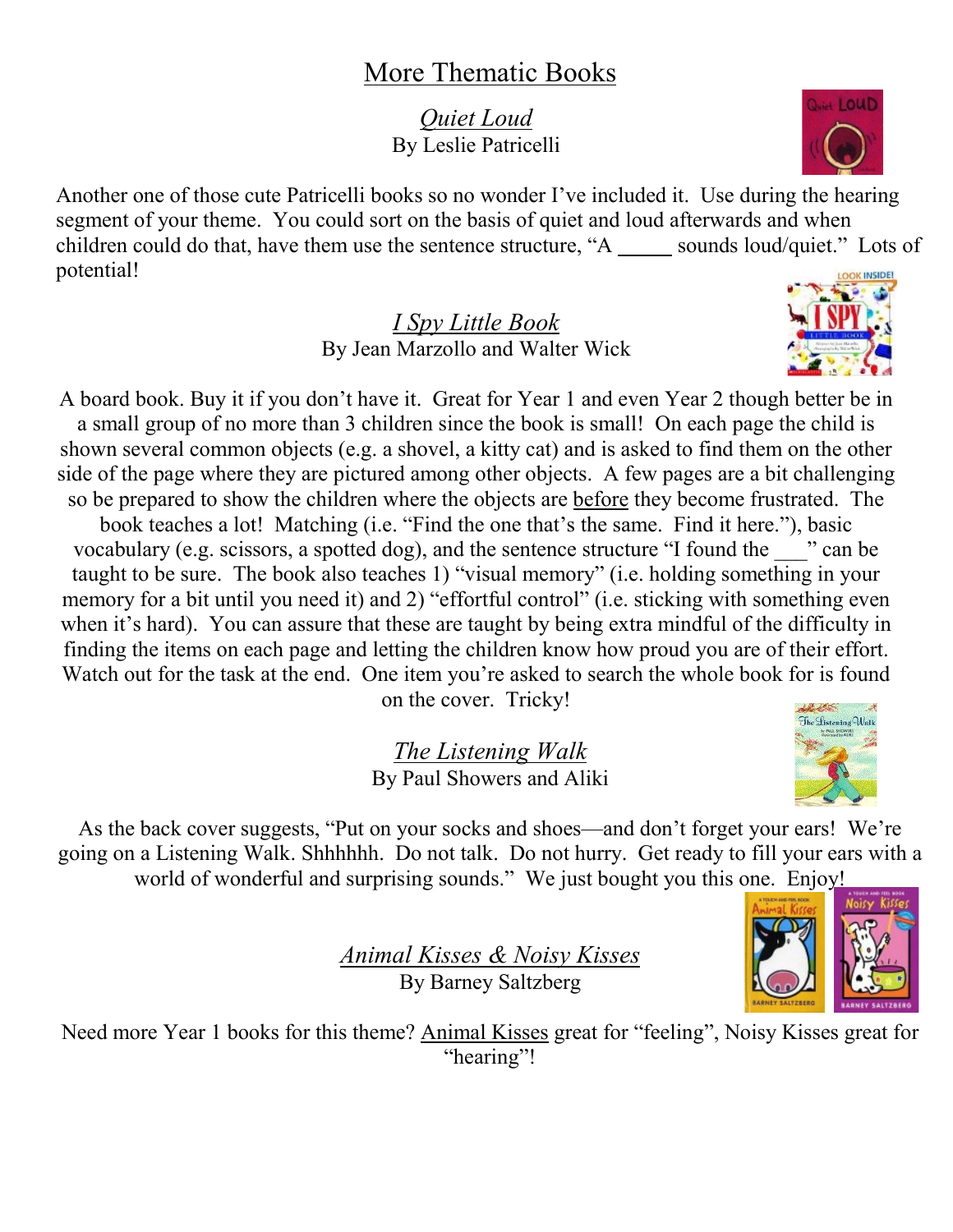

*Recommended Songs For I Can See, Hear, Smell, Touch and Taste!*

> Five Senses *(*Sung to the tune: *Where is Thumbkin )*

Five senses, five senses We have five. We have five. Seeing, hearing, touching, Tasting and smelling. There are five. There are five.

(Point to the parts of the body as you sing the song or show each of the senses as they are pictured in the Aliki Five Senses book as you go or do each on different days)

## The Senses Boogie

(A tad changed from the one by Mark and Morgan Kasmer. Hear a part of the original at www.songsforteaching.com/jeffschroeder/sensesboogie.htm) The children call out the name of the body part as you pause – use pictures to teach!

> Well, I see with my…. (EYES!) And, I hear with my…. EARS! And I smell with my….. NOSE! And I taste with my…… TONGUE! And I touch with my…..FINGERS! I'm so glad for all of my senses!

> > Do the Senses Boogie! Do the Senses Boogie! Do the Senses Boogie! Do the Senses Boogie! I'm so glad for all senses!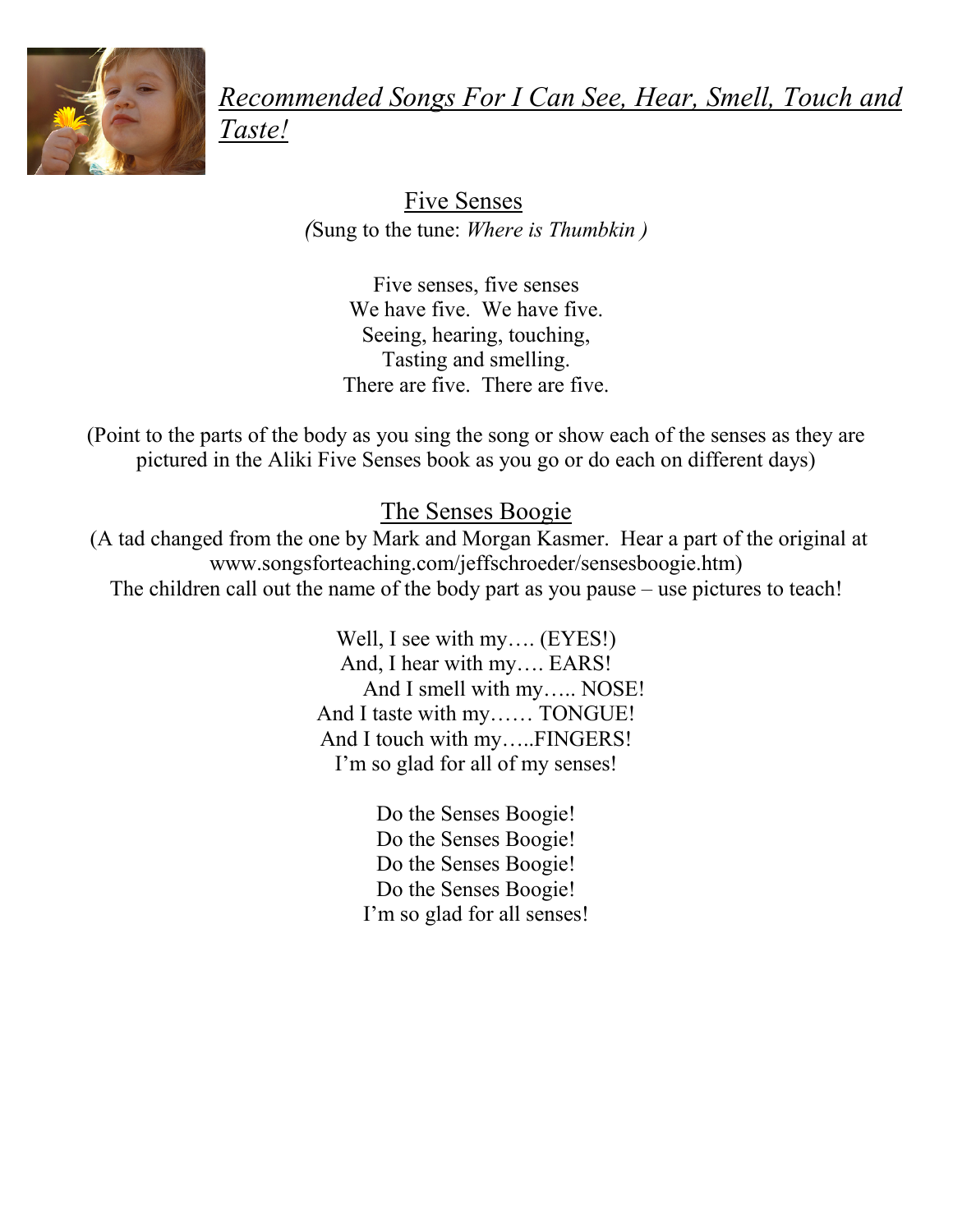## *More Recommended Songs*



 Sing a Song of Senses (Sung to the tune of *The Farmer in the Dell*)

> We use our tongues to taste. We use our tongues to taste. We taste the flavors in our food. We use our tongues to taste.

We use our ears to hear. We use our ears to hear. We hear noises loud and soft. We use our ears to hear.

We use our eyes to see. We use our eyes to see. We see colors all around. We use our eyes to see.

We use our noses to smell. We use our noses to smell. We smell flowers and perfume. We use our noses to smell.

We use our fingers to touch. We use our fingers to touch. We touch things that are smooth and rough. We use our fingers to touch.

High Five Song – Five Senses (Sing Along) youtube.com [http://www.youtube.com/watch?v=sMtaQ\\_K2Zuw](http://www.youtube.com/watch?v=sMtaQ_K2Zuw)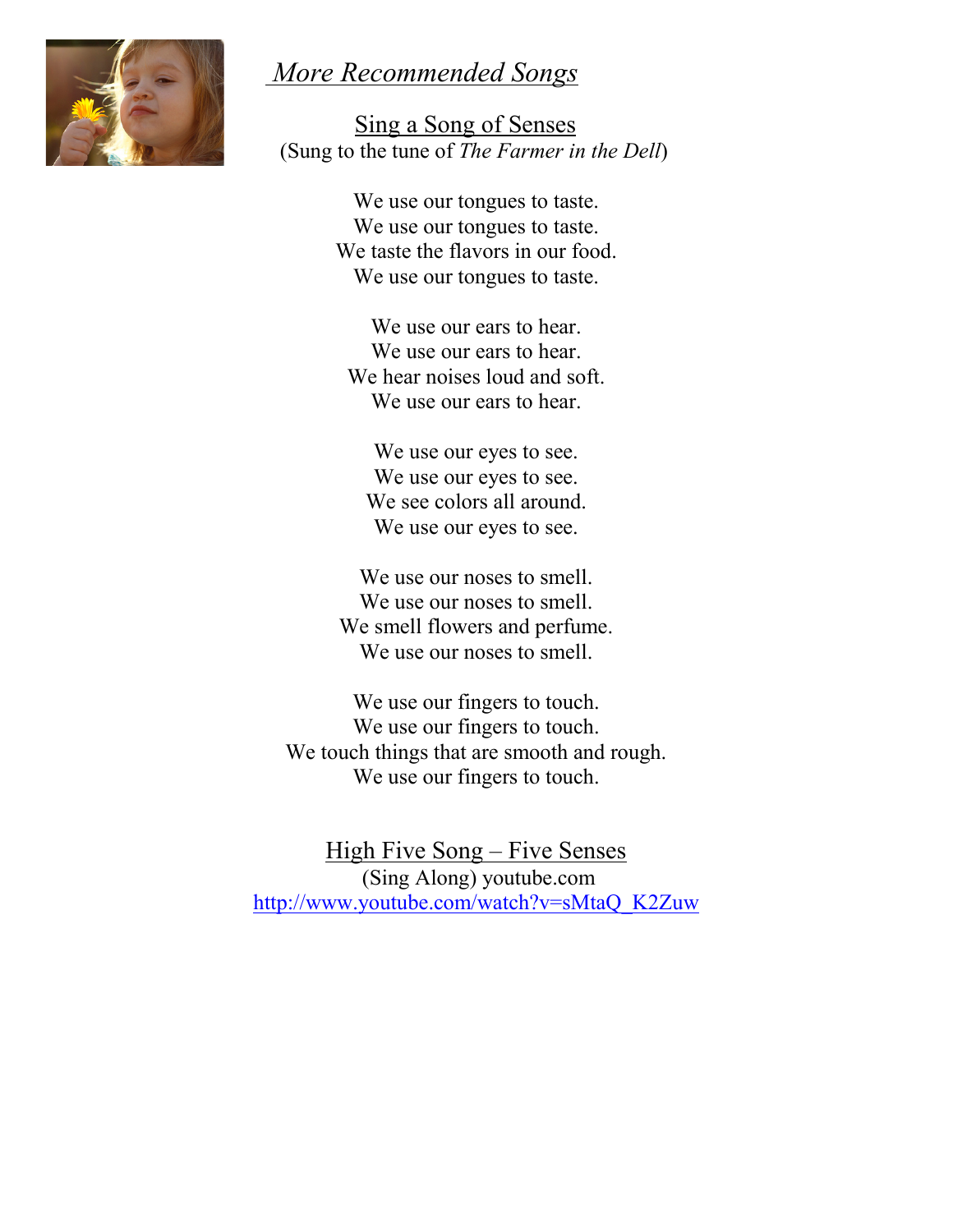## *More Recommended Songs*



#### The Taste Song

 *Submitted by Jennifer Crawford Sung to the tune of Old McDonald*

In my mouth I have a tongue, I use it when I eat. Tasting with it I can tell Sour from the sweet. With a lick, lick here, And a lick, lick there, Here a lick, there a lick Everywhere a lick, lick. In my mouth I have a tongue; Use it when I eat!

#### The Touch Song

*Submitted by Jennifer Crawford Sung to the Tune of "Mary Had a Little Lamb"* I can touch things with my fingers, With my fingers, with my fingers. I can touch things with my fingers My fingers help me touch.

All Our Feelings (from PATHS) – I added "calm" (Sung to the tune of "*She'll Be Coming 'Round the Mountain*")

We'll be sharing all our feelings every day. We'll be sharing all our feelings every day. If we're happy or we're mad, if we're scared, calm or sad, We'll be sharing all our feelings every day.

We'll be working out our problems every day. We'll be working out our problems every day. If we're snacking or we're cleaning, if we're waiting or we're playing, We'll be working out our problems every day!